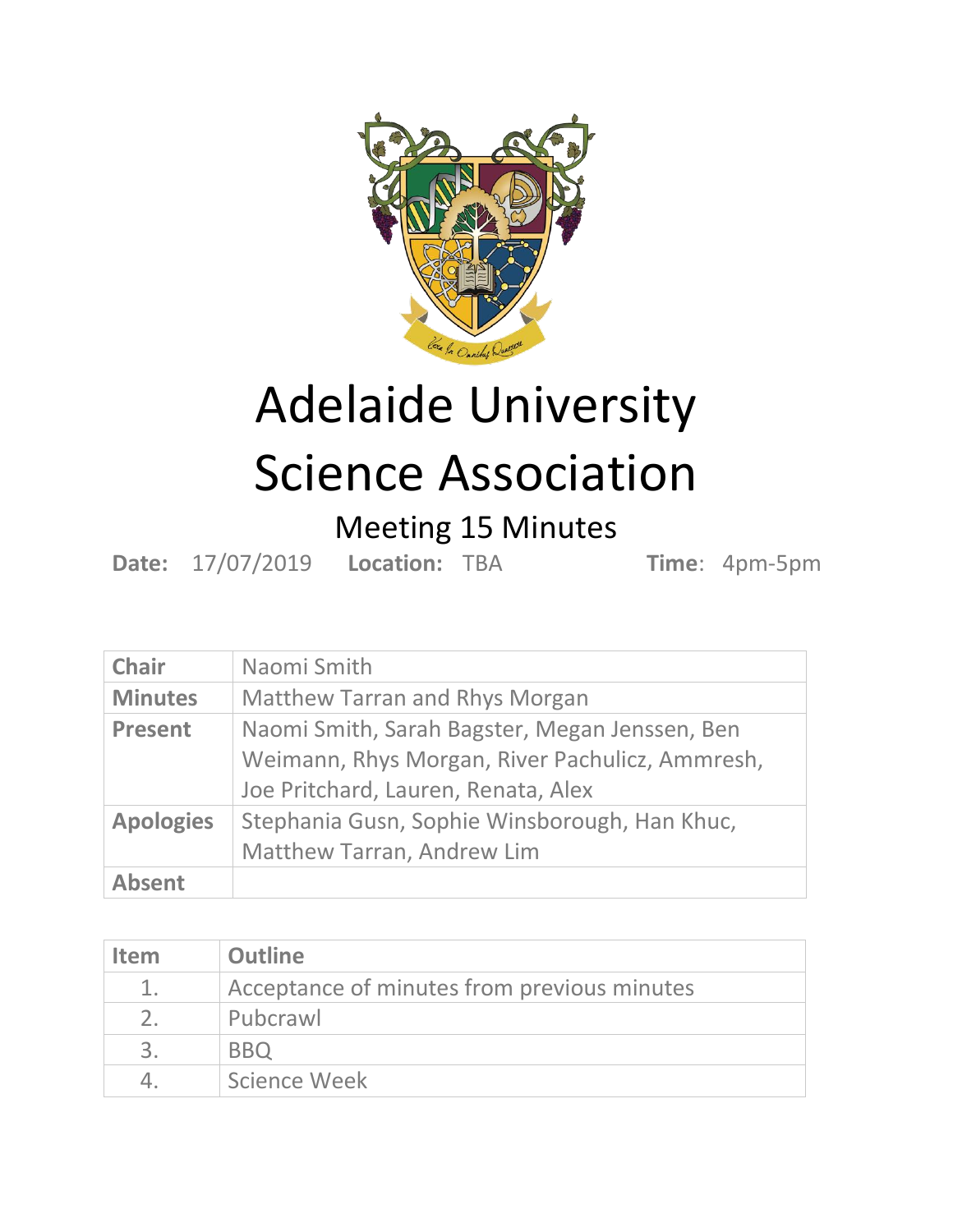| 5. | Clubsland                |
|----|--------------------------|
| ь. | <b>Quiz Night</b>        |
|    | AGM                      |
|    | Questions without notice |

| Item 1            | <b>Acceptance of minutes from previous minutes</b>                                       |
|-------------------|------------------------------------------------------------------------------------------|
|                   | Motion to accept the minutes from the previous meeting?                                  |
|                   | Motioned by Rhys, Seconded by Sarah, Opposed by none<br>$\circ$                          |
| Item <sub>2</sub> | <b>PubCrawl - 6th of September</b>                                                       |
|                   | Fri, 6th sept (wk 6)<br>$\overline{\phantom{0}}$                                         |
|                   | Conjoined pubcrawl with RACI<br>$\qquad \qquad \blacksquare$                             |
|                   | Percentile split of costs/profits - the voted split is - 160 - 30<br>-                   |
|                   | Push at unisa & Flinders                                                                 |
|                   | Order 250 shirts<br>$\blacksquare$                                                       |
|                   | Percentile would be 16% - 84%                                                            |
|                   | Motioned by Rhys, Seconded by Lauren, Opposed by None                                    |
|                   | Shirt design entries - vote to decide on choices:                                        |
|                   | Current choices are:                                                                     |
|                   | Cations - stay positive!! - 6<br>$\overline{\phantom{0}}$                                |
|                   | The Experimenters - 0<br>$\blacksquare$                                                  |
|                   | Drop the base (bass) - 0<br>$\blacksquare$                                               |
|                   | David AttenBeerough (David Attenborough drawing on<br>$\blacksquare$                     |
|                   | front with animals around/on the back of shirt) - 0                                      |
|                   | The Higgs Booze-On - 0<br>$\blacksquare$                                                 |
|                   | The Avengers: Infinity Bohr - 0<br>$\qquad \qquad \blacksquare$<br>The Corona Effect - 0 |
|                   | $\blacksquare$                                                                           |
|                   | Fibonacci Sequence 0<br>$\blacksquare$<br>River:                                         |
|                   | Le'Shot'elliers principle - 2<br>$\blacksquare$                                          |
|                   | Just another Basic Pubcrawl - 8<br>$\blacksquare$                                        |
|                   | Does anyone present have any other suggestions?<br>$\qquad \qquad \blacksquare$          |
|                   | Avogadro's number - 1                                                                    |
|                   | RACI's suggested ideas too                                                               |
|                   | The decided choice is - Just another basic                                               |
|                   | pubcrawl                                                                                 |
|                   | <b>Motioned by Rhys, Seconded by Naomi, Opposed</b>                                      |
|                   | by None                                                                                  |
|                   | Create online design of this by the end of week 3 - designer to                          |
|                   | present 2 or 3 designs to committee in online chat, then all                             |
|                   | members to vote on their favourite design - Sarah and Megan                              |
|                   | to design the shirt - Renata can help                                                    |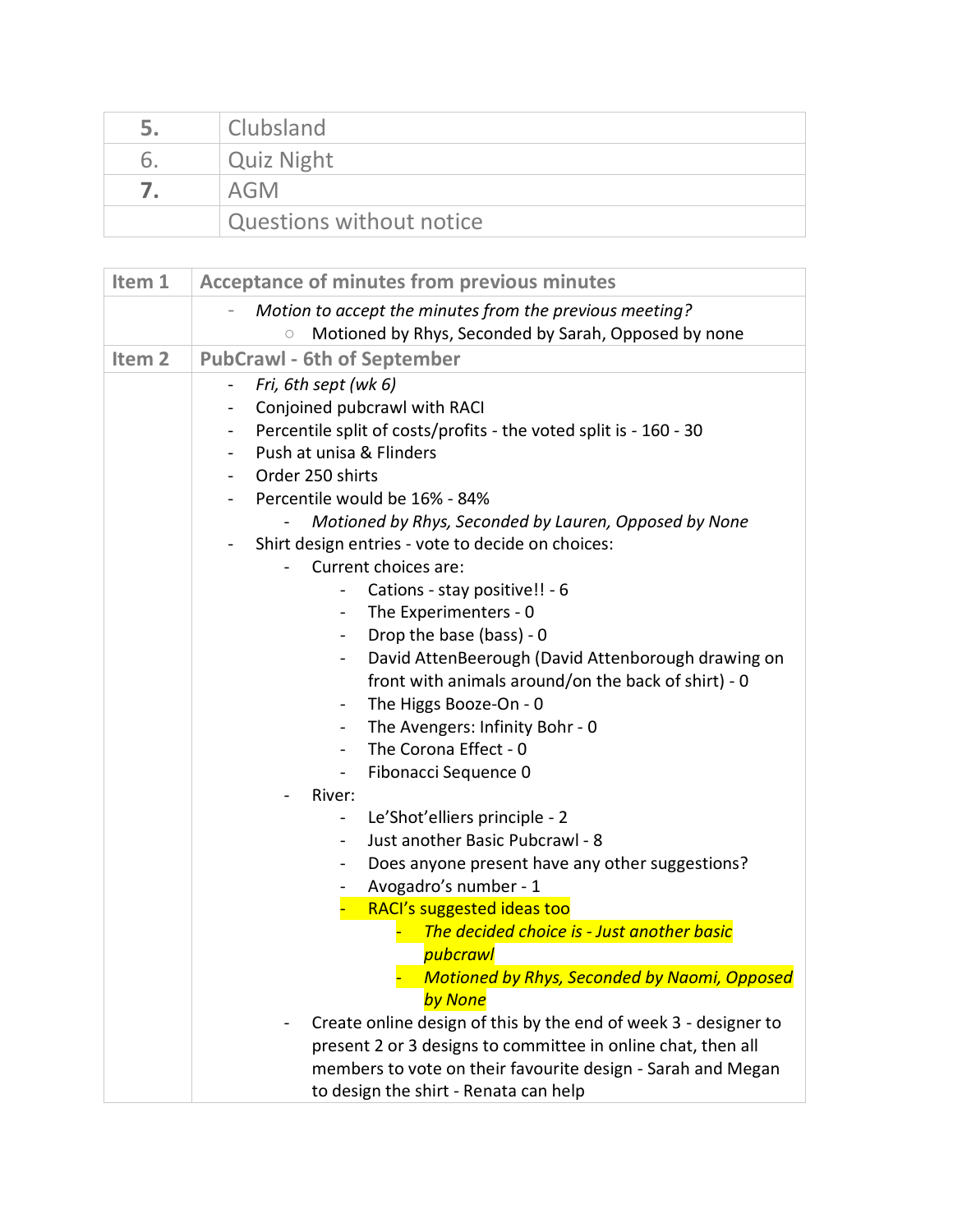|                   | \$20 members \$25 non-members                                                         |
|-------------------|---------------------------------------------------------------------------------------|
|                   | Motioned by Rhys seconded by Naomi Opposed by none<br>$\blacksquare$                  |
|                   | Suggested to go Dark Green or light grey<br>$\blacksquare$                            |
|                   | Motioned to go grey by Rhys seconded Naomi Opposed by                                 |
|                   | none                                                                                  |
|                   | Vote on and submit a shirt design to the same group by beginning of                   |
|                   | week 3, receive them during week 4, then can start selling shirts for                 |
|                   | weeks 4,5,6                                                                           |
|                   | Subcommittee is to contact the pubs and sort out a list of<br>$\blacksquare$          |
|                   | venues/times for the night; which will then be voted on - made of                     |
|                   | Matt, Sophie, Rhys, Megan, Sarah                                                      |
|                   | <b>Eastend and Westend pubs</b><br>÷.                                                 |
|                   | Sub-committee try to contact (eg. email) the pubs by                                  |
|                   | end of week 1                                                                         |
|                   |                                                                                       |
|                   | Decide on a list of pubs/schedule by end of week 2<br>$\sim$                          |
|                   | Vote on this in meeting in week 3<br>$\sim$                                           |
|                   | Use the previous email template from Semester 1                                       |
|                   | Megan to send through details of volleyball shirt                                     |
|                   | company (1 wk turnaround) to matt to compare                                          |
|                   | costs                                                                                 |
|                   | 4 safety officers<br>$\overline{\phantom{0}}$                                         |
|                   | Notes from last pub crawl:<br>$\blacksquare$                                          |
|                   | Too many shirts, order less next time (also more XL and Medium next<br>$\blacksquare$ |
|                   | time, reduce S)                                                                       |
|                   | We sold ~170 units in Sem 1 Pubcrawl                                                  |
|                   | Get a new photographer this time - Science ball one?                                  |
|                   | Next meeting: decide on theme with RACI committee (Meeting next<br>÷                  |
|                   | thurs 6pm @elephant?)                                                                 |
|                   | Pub group to start contacting pubs (by end of wk 1)                                   |
| Item <sub>3</sub> | BBQ - week 5, wednesday (28th of August)                                              |
|                   | Event will be on the 28th of August (week 5                                           |
|                   | tuesday/wednesday/thursday depending on weather)                                      |
|                   | Committee prefers Wednesday - Book 2 weeks before                                     |
|                   | Collab with faculty? Are they holding anything this sem?                              |
|                   | Will be selling sausages (including vegan)<br>$\qquad \qquad \blacksquare$            |
|                   | Can be used to promote upcoming pub crawl by selling shirts at the                    |
|                   | event                                                                                 |
|                   | Location: same as last time, or options to use Walter, Maths or Barr                  |
|                   | <b>Smith Lawns</b>                                                                    |
|                   | Motion to <b>accept Walter Smith Lawns</b> : Seconded by Megan                        |
|                   | Tasks - if we don't collab with faculty                                               |
|                   | <b>Book lawns/area</b>                                                                |
|                   | Hire union BBQ/equipment                                                              |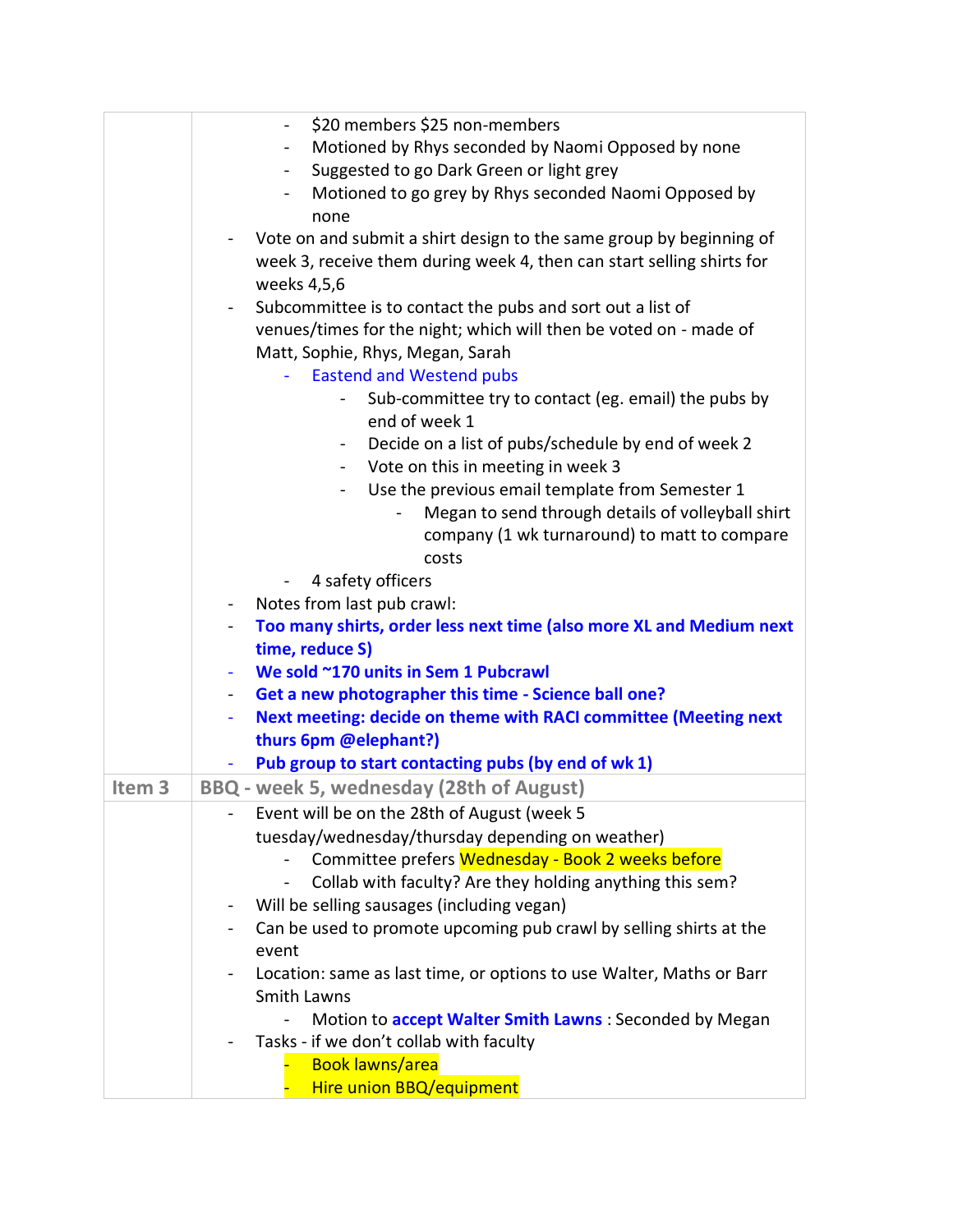|        | Design posters - submit to digital signage, put posters around<br>$\blacksquare$ |
|--------|----------------------------------------------------------------------------------|
|        | uni - Naomi to design poster                                                     |
|        | Create fb event/email students - CoCos to enact<br>$\blacksquare$                |
|        | Calculate numbers for sausages/bread/napkins/sauces                              |
|        | Buy sausages/bread/napkins/sauces<br>$\blacksquare$                              |
|        | Setup on day<br>$\blacksquare$                                                   |
|        | Notes from last BBQ: More onions                                                 |
|        | How to make the event better at connecting members? Eg. Bean                     |
|        | bags, ect.                                                                       |
|        | We need more onion (more than 4 bags)                                            |
|        | Restrain from buying too many vegan or veg sausages<br>$\blacksquare$            |
|        | Less bread (esp. GF)<br>٠                                                        |
|        | Drinks??                                                                         |
|        | <b>Ran out of sauce</b>                                                          |
| Item 4 | <b>Science Week - week 3</b>                                                     |
|        | For science week, we will be doing a science-interactive-day                     |
|        | Emailed physics/chem lecturers about participating                               |
|        | Joe will speak to Derek (Phys. Prof)                                             |
|        | Interactive in some sense (OzGrav display)                                       |
| Item 5 | <b>ClubsLand - week 2</b>                                                        |
|        | Similar to semester 1 clubsland                                                  |
|        | Naomi to create a poll to find if/when everyone is available to help             |
|        | Will be indoors in Hub Central Lv 4                                              |
|        | Max 4 people per stall                                                           |
|        | Rules:                                                                           |
|        | No bluetac                                                                       |
|        | <b>Occupy from 9:45 - 3pm</b>                                                    |
|        | Students have passport, get stamps from us if they sign up                       |
|        | Date: Tuesday 6th August                                                         |
|        | Naomi to contact Matt about Water Jug                                            |
|        | Just keep it simple - use equipment/decour only from the cupboard                |
| Item 6 | Quiz Night - Friday night (18th of october) week 10                              |
|        | To be held during the second week back                                           |
|        | Location:                                                                        |
|        | <b>Rumors Cafe</b>                                                               |
|        | Motion by: Rhys, Seconded by: Ammresh, Opposed by                                |
|        | none                                                                             |
|        | Mezzanine<br>-                                                                   |
|        | Sprigg Room                                                                      |
|        | IW rooms<br>$\qquad \qquad \blacksquare$                                         |
|        | At an external location (bar, ect. But we won't receive any uni                  |
|        | funding)                                                                         |
|        | Any more suggestions?                                                            |